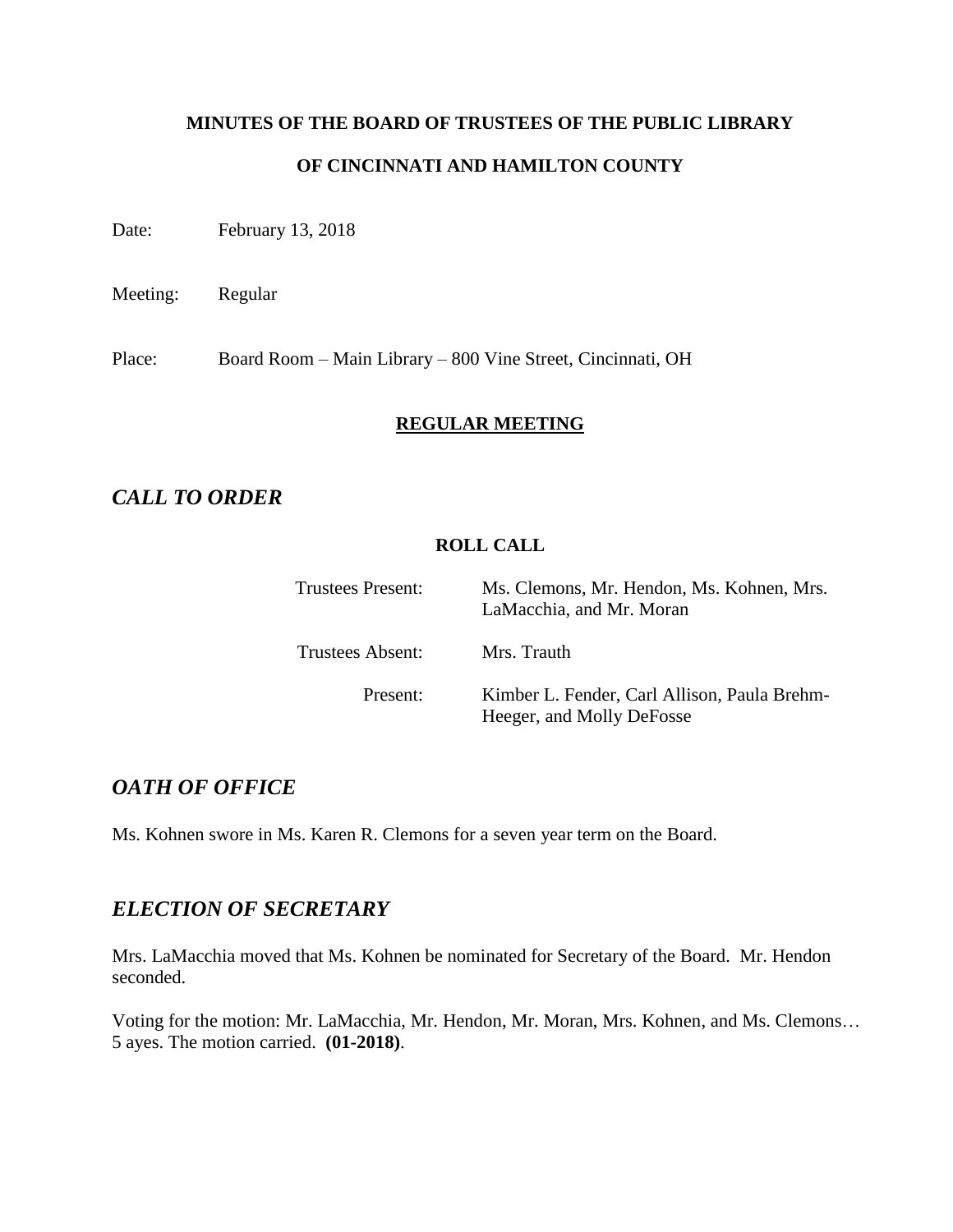### *ACTION ITEMS*

#### RESOLUTION HONORING ROSS A. WRIGHT

Mr. Moran presented the following resolution:

Whereas, Ross A. Wright was first appointed to the Board of Library Trustees by the Judges of the Court of Common Pleas and was sworn in on January 9, 2007 to fill an unexpired term, and Whereas, Mr. Wright served for nearly 10 years as a valued member of the Board of Library Trustees including Secretary of the Board in 2011, Vice President of the Board in 2012, and President of the Board in 2014, and

Whereas, while Mr. Wright served on the Board, the Library received national recognition including the National Medal for Museum and Library Service in 2013 and consecutive five-star ratings from Library Journal in 2013, 2014, 2015, 2016,and 2017, and

Whereas, while Mr. Wright served on the Board, Library use reached record levels resulting in the Library being the 2nd busiest in the United States in 2016, and

Whereas, Mr. Wright supported the building or renovation of Library branches in nearly a dozen Hamilton County communities including Bond Hill, Avondale, Pleasant Ridge, Clifton, St. Bernard, Reading, Loveland, and Greenhills, creating accessible spaces and upholding the Library's mission of connecting people with the world of ideas and information, and

Whereas, throughout his tenure on the Board, Mr. Wright expressed his support and commitment to the Library's vision to excel in customer service, to be the first choice for information, to anticipate and meet the changing needs of the community, assure equitable access to the Library's resources and services, and be a dynamic force in the community,

NOW THEREFORE, BE IT RESOLVED in recognition of his years of devoted service, the Members of the Board of Trustees thank and commend Ross A. Wright for his dedicated service to the Public Library of Cincinnati and Hamilton County.

BE IT FURTHER RESOLVED that a copy of this Resolution be spread upon the Minutes of the Board of Trustees of the Public Library of Cincinnati and Hamilton County.

Mr. Moran moved that the Board adopt the resolution as it is written. Ms. Clemons seconded.

Voting for the motion: Mr. LaMacchia, Mr. Hendon, Mr. Moran, Mrs. Kohnen, and Ms. Clemons… 5 ayes. The motion carried. **(02-2018)**.

Mr. Moran moved the following:

 Approve acceptance of four framed watercolor prints painted by Madeira artist Mary Lou DeMar that have been offered to the Madeira Branch by Dominick and Sandy Ciolino. The prints are of Madeira landmarks and would be used at the Branch for intermittent displays, not displayed permanently. The artist once lived in the house next to the Branch, now maintained by the Madeira Historical Society as the Miller House.

Mrs. LaMacchia seconded.

Voting for the motion: Mr. LaMacchia, Mr. Hendon, Mr. Moran, Mrs. Kohnen, and Ms. Clemons… 5 ayes. The motion carried. **(03-2018)**.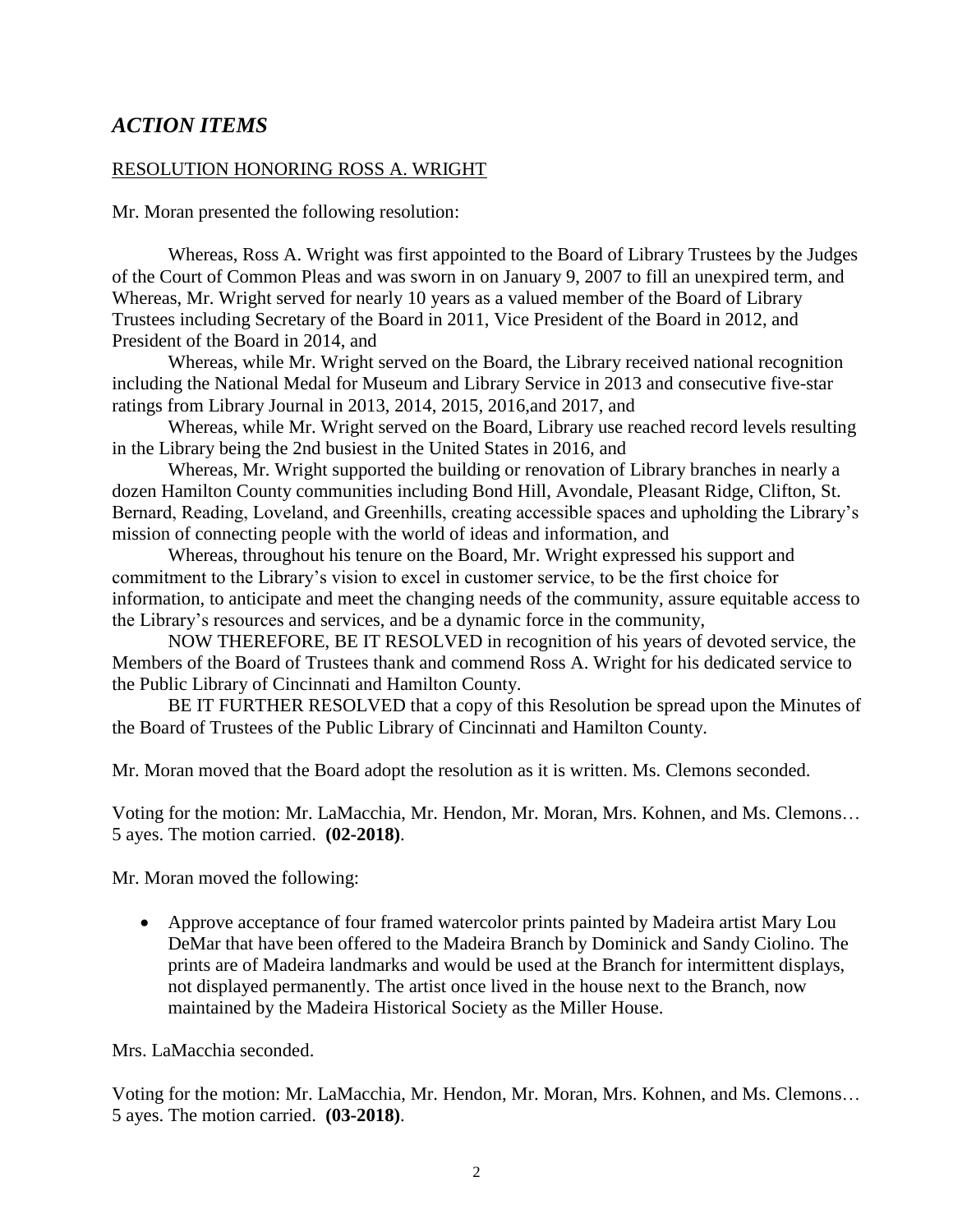Ms. Kohnen moved the following:

- Authorize the transfer of funds during the year as cash flow permits as determined by the Fiscal Officer: \$2 million from the General Fund to the Building & Repair Fund as established in December 2017 in the 2018 Appropriations.
- Approve the Year End Summary for 2017: the table below represents the final 2017 available fund balances as were reported to the County in January 2018. The variances from the December 2017 report are the result of overall favorable actual activity as compared to the estimates.

|                                | 2018             | 2018             | 2018                 |
|--------------------------------|------------------|------------------|----------------------|
| <b>FUND</b>                    | <b>AVAILABLE</b> | <b>ESTIMATED</b> | <b>APPROPRIATION</b> |
|                                | <b>BALANCE</b>   | <b>RESOURCES</b> |                      |
| General Fund                   | \$15,250,000.00  | \$59,300,000.00  | \$62,600,000.00      |
| Building & Repair Capital Fund | 3,513,679.74     | 2,000,000.00     | 3,000,000.00         |
| Special Revenue (4 funds)      | 457,228.36       | 455,000.00       | 492,750.00           |
| Permanent (44 funds)           | 1,351,129.39     | 134,486.10       | 219,000.00           |
| <b>Total</b>                   | \$20,572,037.49  | \$61,889,486.10  | \$66,311,750.00      |
|                                |                  |                  |                      |

 Authorize the following revision to the 2018 Estimated Resources and Annual Appropriations:

| <b>LSTA Grant Fund</b> |                                |                 |
|------------------------|--------------------------------|-----------------|
| <b>Revenues</b>        |                                |                 |
|                        | Grants - increase by           | \$<br>28,670.00 |
|                        | Estimated resources net change | \$<br>28,670.00 |
| <i>Expenses</i>        |                                |                 |
|                        | Capital Outlay - increase by   | \$<br>28,670.00 |
|                        | Appropriations net change      | 28,670.00       |
|                        |                                |                 |
|                        |                                |                 |
| <b>Kersten Fund</b>    |                                |                 |
| <i>Expenses</i>        |                                |                 |
|                        | Supplies - increase by         | \$<br>10,000.00 |
|                        | Capital Outlay - increase by   | 15,000.00       |
|                        | Appropriations net change      | \$<br>25,000.00 |

- Confirm the award of contract to Kramer and Feldman Inc. as the low bidder.
- Approve the 2018 Main Library Flooring and Bathroom Renovation Project Budget including the contingency of 10% as follows: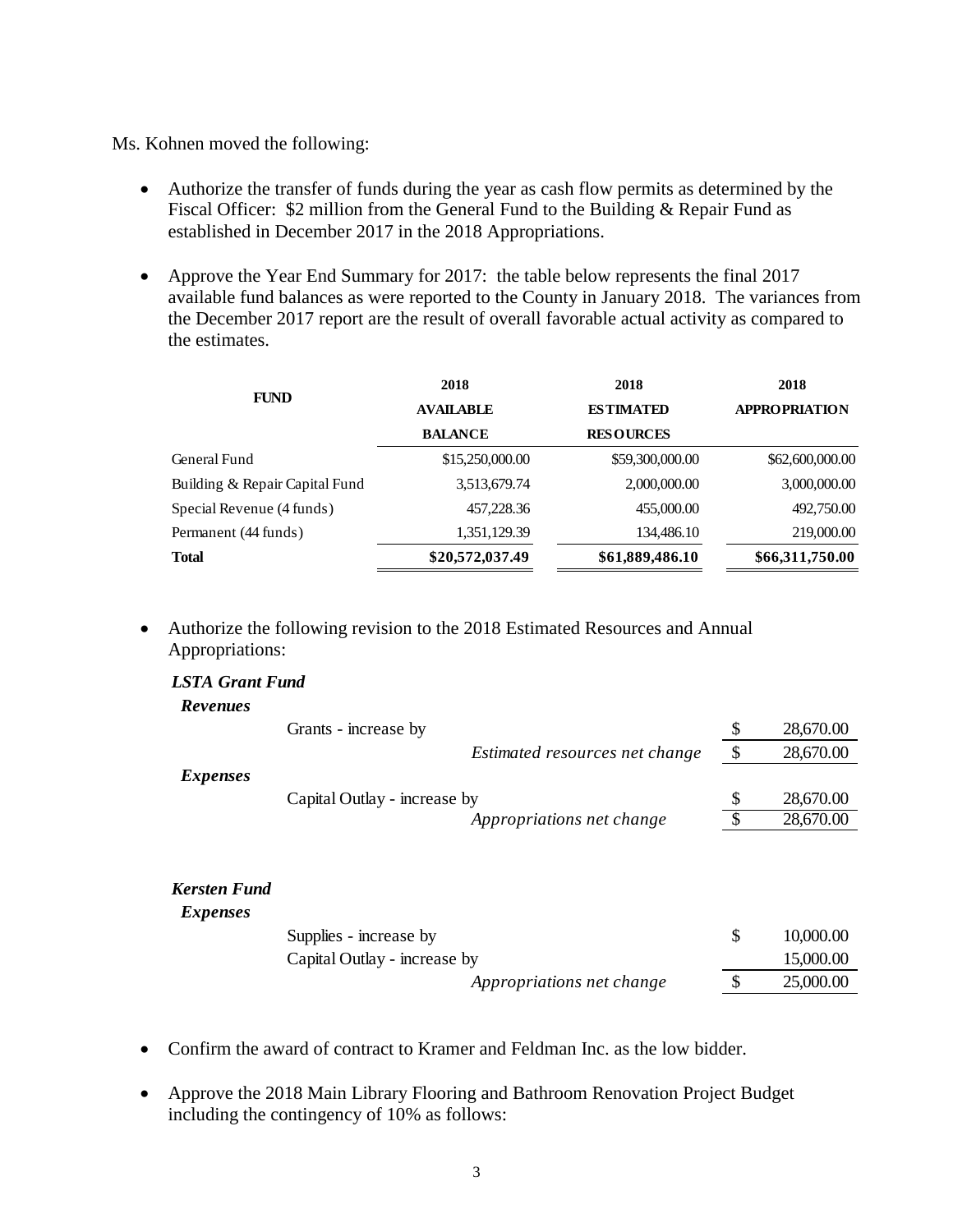| Project budget:                   |              |
|-----------------------------------|--------------|
| Contract:                         | \$550,083.00 |
| Contingency:                      | \$55,008.00  |
| <b>Total Construction Budget:</b> | \$605,091.00 |

- Authorize the Director to approve change orders that do not increase the overall budget and to execute the Certificate of Substantial Completion. All change orders will be reported to the board for confirmation.
- Authorize the waiving of a pre-audit conference with the Auditor of State's Office. The audit for 2017 will be performed by the Auditor of State's Office and is scheduled to begin the first week of March. The auditors have extended an offer for a pre audit conference with the Board.

#### Mrs. LaMacchia seconded.

Voting for the motion: Mr. LaMacchia, Mr. Hendon, Mr. Moran, Mrs. Kohnen, and Ms. Clemons… 5 ayes. The motion carried. **(04-2018)**.

Mrs. LaMacchia moved the following:

 Authorize a revision to the Travel and Mileage Reimbursement Policy: The per diem reimbursement for out of town Library travel has not been updated in several years. We are proposing that the policy be revised to state that "The allowance will be adjusted annually in accordance with U.S. General Services Administration standard rate for Ohio" rather than listing a specific dollar amount. The guidelines would include the daily total allowed for reimbursement as well as maximum reimbursement for each meal when travel is less than an entire day. This would increase the per diem total from the current \$42 to \$51.

#### *Travel and Mileage Reimbursement Policy*

### **Guidelines**

The Library reimburses approved employee travel expenses associated with attendance at conferences, meetings, and training events. The Library also reimburses employees for mileage and parking expense for approved use of their personal vehicle while on Library business. Such use may include travel between Library agencies. The employee must submit proper documentation to be reimbursed.

Employees who are out of town on Library business will be reimbursed for meals based on a per diem allowance. The allowance will be adjusted annually in accordance with U.S. General Services Administration standard rate for Ohio. Employees traveling to a more expensive location may request prior approval from The Eva Jane Romaine Coombe Director for an increased per diem allowance.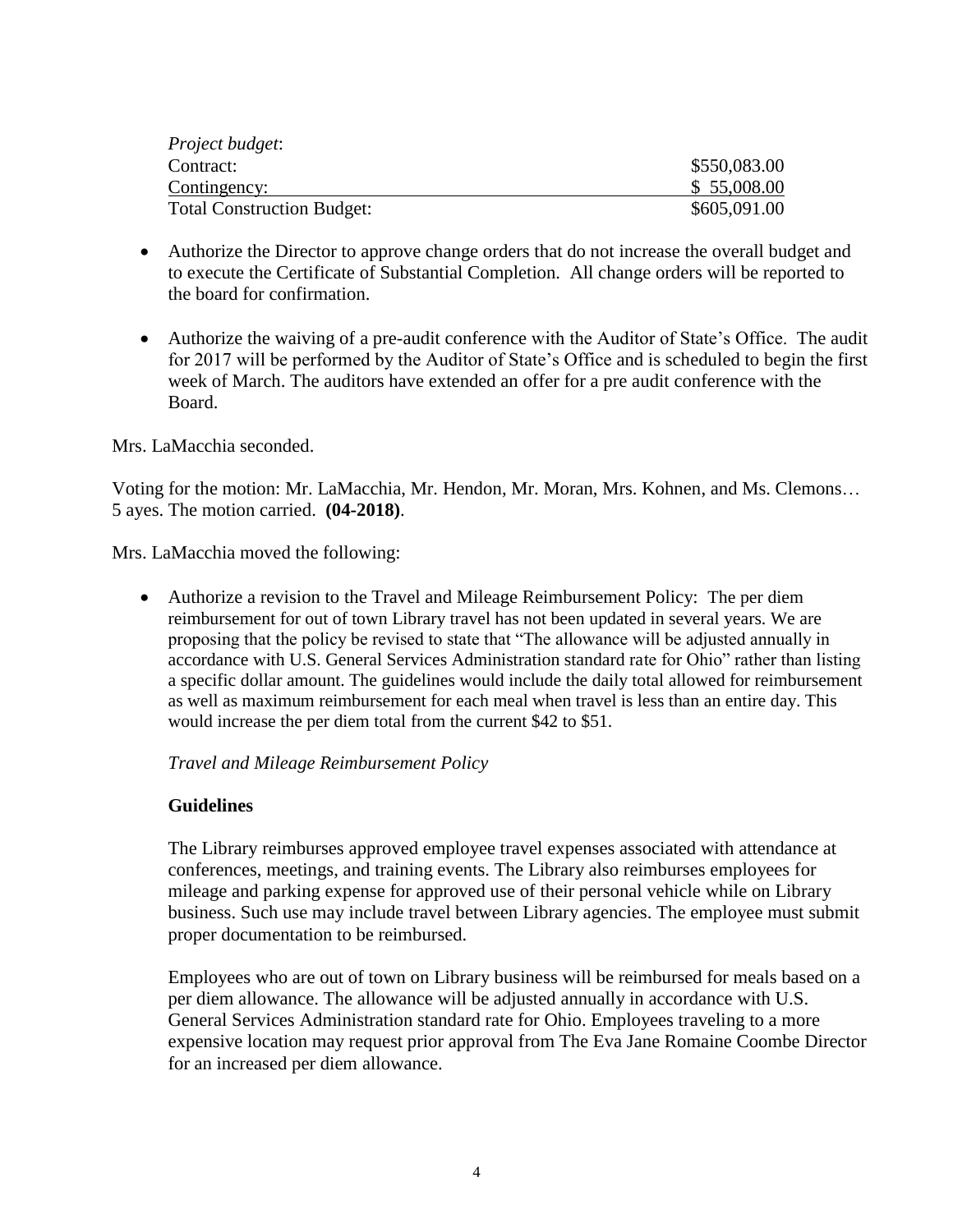The reimbursement rate for mileage is regularly adjusted to match the rate allowed by the Internal Revenue Service.

**Approved:** 2/13/2018 **Effective:** 2/13/2018

 Authorize the elimination of Reimbursement of Tips Policy: We are recommending the elimination of the Reimbursement of Tips Policy because it is redundant. Reimbursement of tips is covered in the Travel and Mileage reimbursement Policy Guidelines.

Mr. Hendon seconded.

Voting for the motion: Mr. LaMacchia, Mr. Hendon, Mr. Moran, Mrs. Kohnen, and Ms. Clemons… 5 ayes. The motion carried. **(05-2018)**.

# *INFORMATIONAL ITEMS*

### **EVA JANE ROMAINE COOMBE DIRECTOR'S REPORT**

Ms. Fender reported that:

- Provided the Board with a copy of Highlights 2017 and the accomplishments in 2017.
- The Ohio Library Council Board of Directors elected Chief Strategy & Technology Officer/Interim Chief Library Experience Officer Paula Brehm-Heeger to the position of Secretary-Treasurer. Paula was elected to the OLC Board for a three-year term beginning in 2018.
- The Jeffersonville Township Public Library is sending their staff of approximately 35 people to our Library for their Staff Institute Day on March 15. The main objective of their visit is to observe our mobile service model in action. The visit will include trips to the Loveland, Mariemont, and Reading branch libraries.
- We are collaborating with the YWCA of Greater Cincinnati in support of their annual Racial Justice Book Club. The Library will host a book discussion at the Corryville Branch Library on April 26 focused on James Baldwin's book of essays *The Fire Next Time*. The book discussion will be moderated by a representative of the YWCA, along with a Library staff member, and will feature a display of books and materials that promotes diversity and inclusion.
- Library services assistant Lea Shull, who works in Circulation at the Main Library, was featured in the article "How to DIY Your Wedding" published by Cincinnati Magazine on Jan. 19.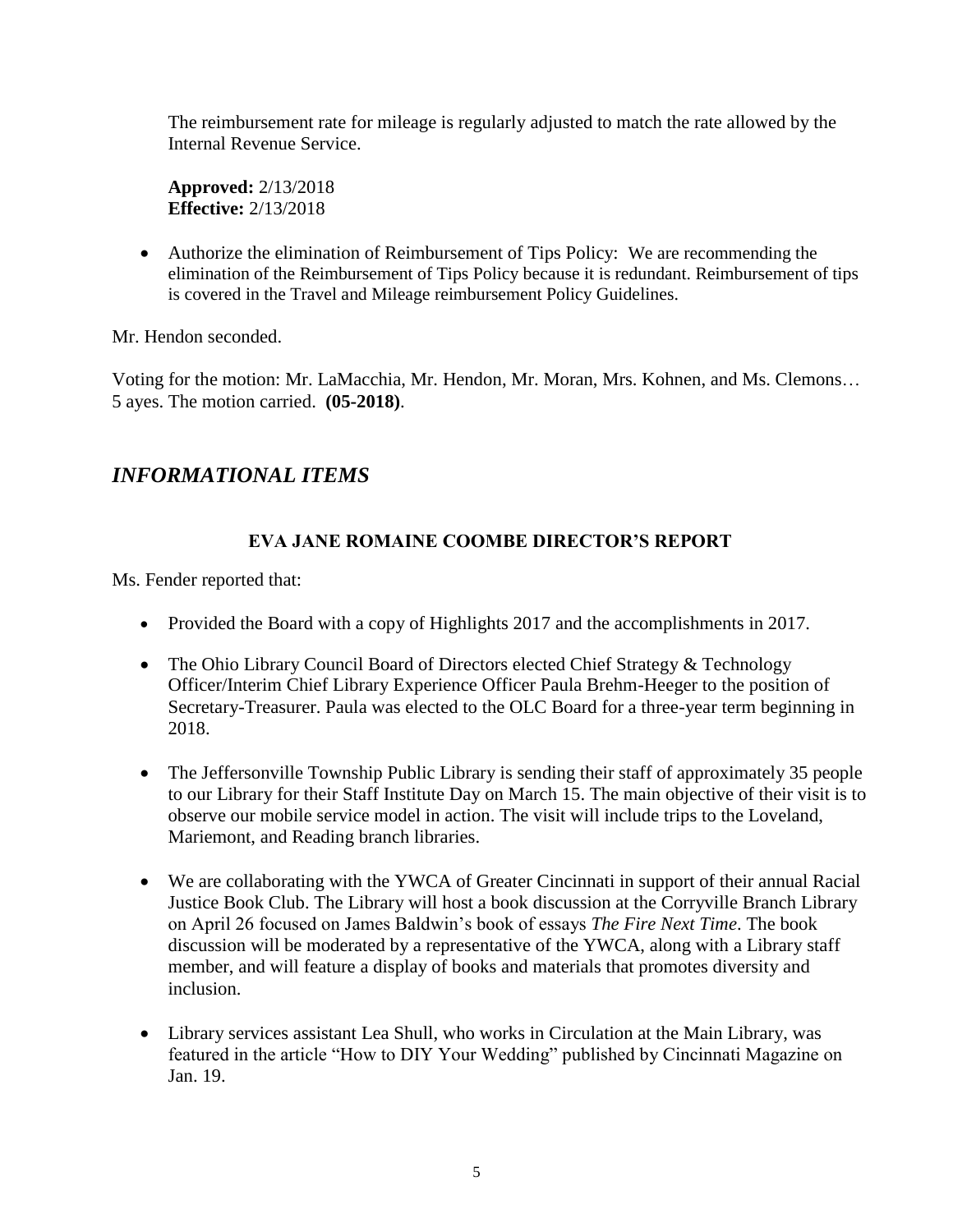- Candidate for Lieutenant Governor and current Ohio Secretary of State John Husted is scheduled to visit our Library on February 16.
- The success of the sock and glove drive in partnership with Strategies to End Homelessness, concluded with a panel discussion on family homelessness, was held at the Main Library on February 3. We collected 705 pairs of gloves, 2,445 pairs of socks, 76 hats, and 31 scarves and hope to continue this partnership throughout the year in conjunction with the release of the film *the public*.
- The Ohio Library Council's (OLC) annual legislative day will be held April 11, 2018.
- The location for the next Board meeting on April 9 has been changed to the Wyoming Branch.

# **FACILITIES AND FINANCE AND AUDIT COMMITTEE**

Ms. Kohnen reported that:

- We closed on the sale of the vacant Reading property on February 12, 2018.
- The Library has been named as a defendant in a complaint filed by an individual who alleges an injury from the parking gate in the north lot in April 2016. The incident was reported immediately after it occurred to our insurance company. Based on inactivity they had closed the case but they have reopened it in response to the filing. Great American Insurance Company has hired Montgomery, Rennie and Jonson to represent them.
- The roofing at Pleasant Ridge and Delhi is complete. Three branches are expected to start by the beginning of March and the last two at the end of March. The projects are on schedule and completion is expected during the spring.

### **HUMAN RESOURCES COMMITTEE REPORT**

Mrs. LaMacchia reported that:

 On Wednesday, January 31, 2018, HR Director Carl Allison received an EEOC charge via email. The charge of discrimination based on disability was filed by Court Motley. A response to the charge is being prepared.

### **STRATEGY AND TECHNOLOGY COMMITTEE**

Ms. Clemons reported that:

• The Library's partnership with the YMCA of Greater Cincinnati to pilot a Pop-up Preschool is set to begin. This 8-week series will take place from 10 a.m. – noon on Mondays and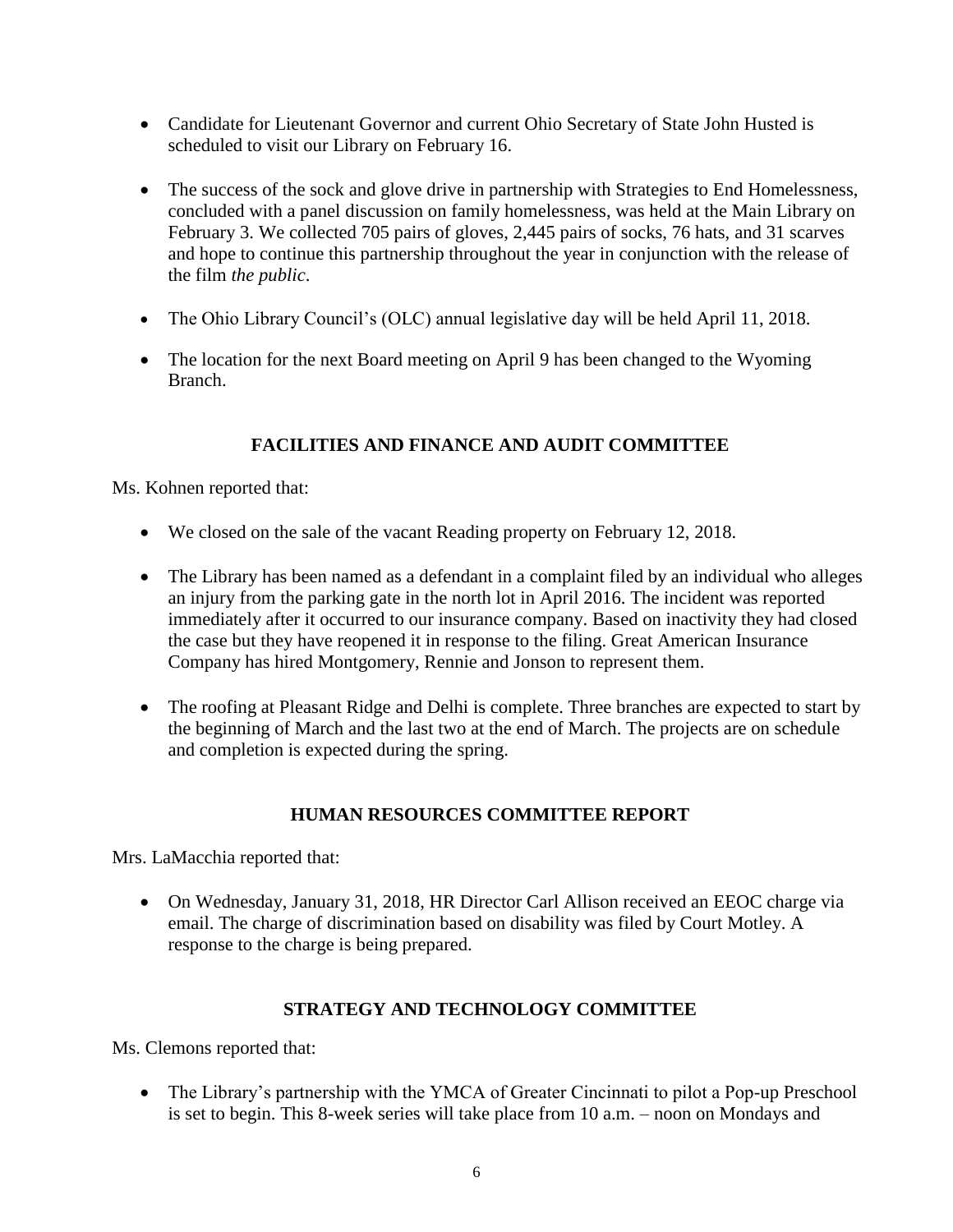Thursdays from March 5 – April 26 at the Deer Park Branch and is designed to directly reach preschoolers who may be falling through the cracks in kindergarten readiness skills.

- Utilizing funds from a recent generous donation, the Library has purchased a set of Google Expeditions. These are virtual-reality teaching tools that allow users to experience swimming with sharks, visiting outer space, walking through a museum, and more – all without leaving the Library. The kit contains all of the technology needed, including a tablet, mobile phones pre-installed with the Expeditions app, Virtual-reality (VR) viewers, router that allows Expeditions to run over its own local Wi-Fi network, chargers and a storage case.
- In early 2018, the Library began two initiatives to introduce coding to children and teens. The Sharonville Branch Library is hosting a weekly Code Club, which uses Prenda software to teach children, ages 8-12, to build apps, games and websites. Prenda software provides the course outline and necessary knowledge, and Library staff act as facilitators. The Library has also started two Girls Who Code clubs at the Main Library and Sharonville Branch. Girls Who Code is a national organization designed to close the gender gap in technology by encouraging teen girls to work together on a project while learning coding using a self-paced online platform.
- In February, the Library is offering several sessions on advanced workforce development topics, designed for job seekers who are looking to advance in their current jobs or enhance their skills. Topics will include identifying and pursuing opportunities with a current employer and an overview of Lean Six Sigma. These sessions will be offered at the Blue Ash and Monfort Heights branch libraries.

### **LIBRARY EXPERIENCE COMMITTEE REPORT**

Mrs. LaMacchia introduced Chad Lewis, Sorting & Materials Retrieval Manager and Matthew Todd, Shipping & Receiving Manager.

- Chad Lewis spoke about how the Sorting and Materials Retrieval department facilitates the flow of materials throughout our 41 locations and the SearchOhio and OhioLINK networks.
	- o Last year over 3.4 million items passed through the department which is responsible for pulling requested materials from the Main Library to be processed for holds system-wide.
	- o Staff members respond to in-person requests for materials located in Main closed stacks areas and operate the automated sorting machine that facilitates the prompt movement of materials between locations. They also sort materials manually for smaller branches that do not have designated chutes on the automated sorter.
- Matthew Todd spoke about how the Shipping and Receiving department delivers materials to 40 branches, six days a week.
	- o Each branch location receives a delivery twice a day, Monday through Thursday, and once a day on Friday and Saturday. They also pick up the donations that are dropped off at each branch location and, when requested, pick up donated materials from Hamilton County businesses, residences, and schools.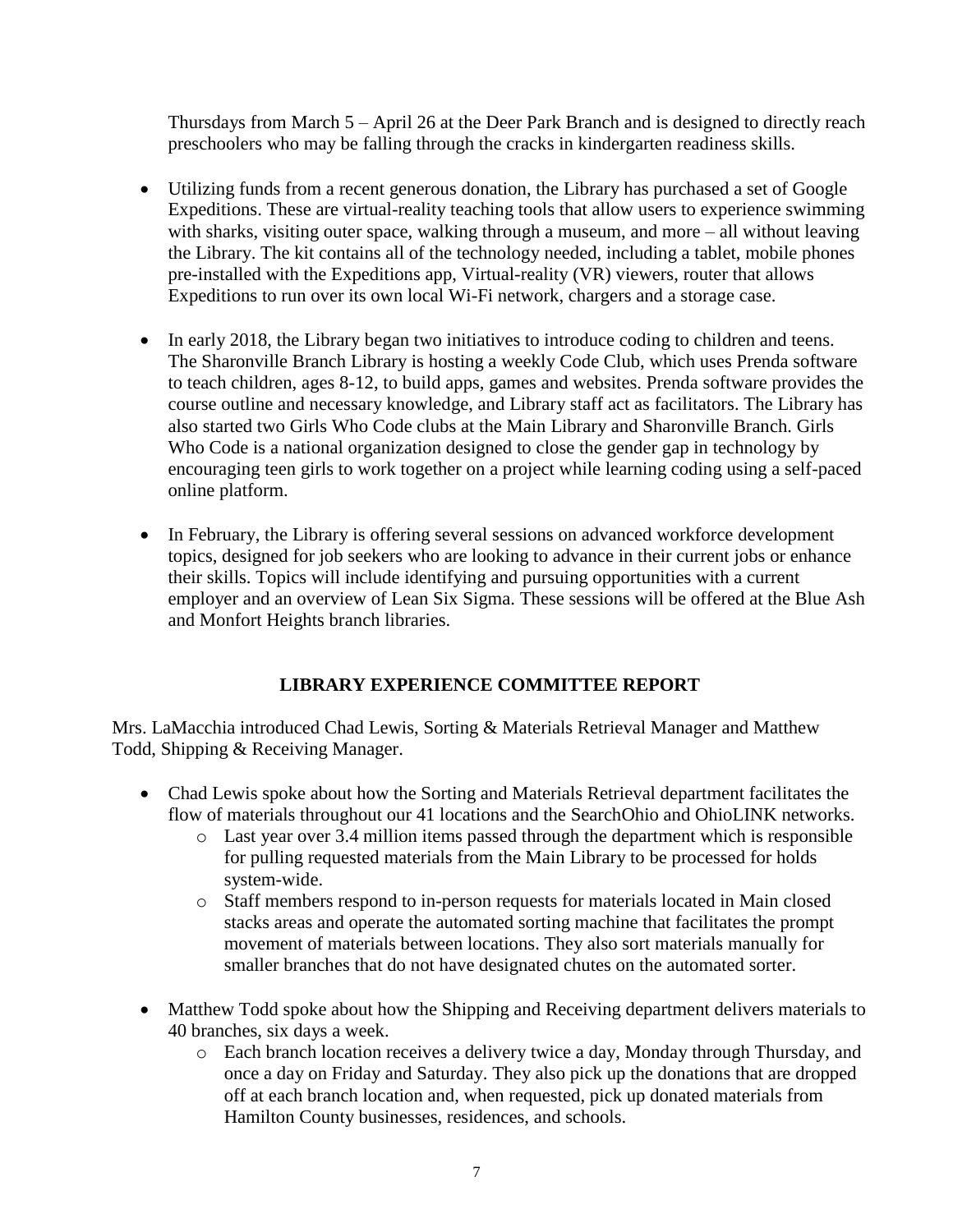- o In 2017, 28,000 bins/boxes of donations were picked up, staged and delivered.
- These two departments do a remarkable job with the resources they have. However, an automated sorter with the ability to sort material to all locations would greatly improve efficiency and speed. Additionally, an appropriately sized dock area, one that has higher clearance and that could accommodate multiple trucks, would result in greater maneuverability of vehicles, improve service, and decrease customer wait time for the items they ordered. Both will be achieved with the move to the Distribution Center.

Mrs. LaMacchia reported that:

- The Library is partnering again with Refugee Connect and The Immigrant and Refugee Legal Center to host a Citizenship Application Assistance Event on February 24 at the Cheviot Branch. Application and legal assistance will be provided. The previous event was held at the Westwood Branch in December 2017 with 15 customers assisted.
- On February 17, the Main Library will host a group of immigrant families that are obtaining passports for their children. The passports are funded courtesy of Jake and Miriam Hodesh who received a grant from the Jewish Federation. It is anticipated that 20-30 children will receive passports. The previous event was hosted in November 2017.
- The Library continues to partner with CET in connecting parents and families with the *REACH for the Library* resources. In February staff from CET will train Children's Librarians on strategies for sharing these resources through story times and other events.
- The Library is partnering with the Greater Cincinnati Stem Collaborative (GCSC) to bring STEM opportunities to children in underserved communities. The GCSC has named the Library as a community partner in their application for the US2020 STEM Coalition Challenge. In addition, we are applying for a Summer of STEM Camp Grant from the GCSC. This grant would help bring weekly STEM and literacy camps to four branches in summer 2018.
- Upcoming events and exhibits:
	- o On March 8 at 7 p.m., the Library will host bestselling author Neil Gaiman for a sold out event at the Aronoff Center for the Arts. Mr. Gaiman will speak and pre-signed books will be available for sale. More than 2,500 tickets to the event sold out within hours of becoming available. Our thanks to the Friends of the Library for sponsoring Mr. Gaiman's visit.
	- o In February and March, Cincy Stories will present a six-week series for teens at the Walnut Hills Branch. These events will focus on developing oral and written storytelling skills.
	- o The Library and Deer Park PTO are hosting author and illustrator Will Hillenbrand on Tuesday February 13, 6 p.m. at Holmes Elementary School.
	- o The Main Library will host the Institute for Learning Differences at Thomas More College for a three-part series on helping students with learning differences transition to college.
	- o Read Across America will be celebrated on March 2 and March 3. Several branches will host Dr. Seuss events. On March 3, volunteers from area chapters of the Pi Beta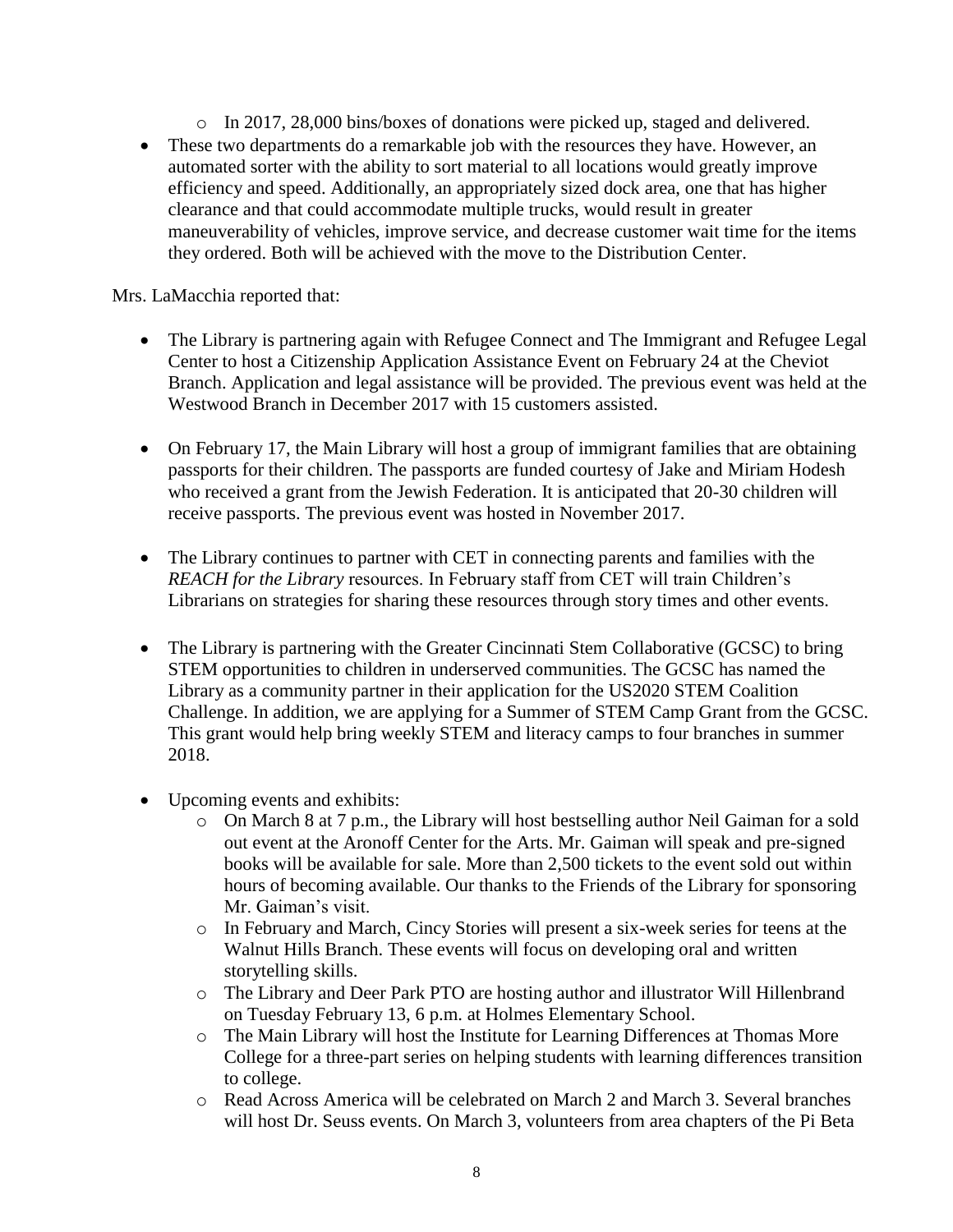Phi Fraternity for Women will host a book fair to give away 20,000 books to teachers and organizations serving children in need, from birth to age 18. Activities and free books will also be available for children who visit the Main Library that day.

- o Several Library locations will be celebrating Teen Tech Week, from March 4-10, with technology events for teens, including paper circuits and light painting. The theme is Libraries are for Creating!
- o The Main Library will host its 36th Annual St. Patrick's Day Celebration on Friday, March 16 at 11:45 a.m. This year's program will feature Celtic music by Dark Moll and a performance by the McGing Irish Dancers.
- o April is National Poetry Month and the Library will once again present a number of poetry events, including the Poetry in the Garden series on Tuesday evenings in April in the Popular Library Lounge. Readers will include local poets and the winners of the Poetry in the Garden Contest. The annual Teen Poetry Contest will kick off on April 1. The theme is "Write to be Free."
- o Published writers from Hamilton County will be recognized for their literary contributions during Ohioana 2018 at the Main Library on Sunday, April 8 from 1:30 – 4 p.m. The Cooper Award will be presented to Dr. John Hutton and Blue Manatee Press.
- o The Cincinnati Public Schools City Wide Art Exhibition will showcase artwork from Cincinnati Public School students in kindergarten through 12th grade. The exhibit will be on display on the  $2^{nd}$  floor connector from March  $3 -$ April 8.

### *CONSENT AGENDA ITEMS*

**Investment Report**

Mr. Hendon moved the Board approve the consent agenda as follows:

- Minutes of the Regular and Annual Meeting held December 12, 2017, and the Special Meeting held December 20, 2017.
- Investment Report (summary of invested balances) as of December 31, 2017 and January 31, 2018.

#### **EXHIBIT III**

| <b>I</b> IIVESUIIEIIU KEPOFU  |                 |                 |
|-------------------------------|-----------------|-----------------|
|                               | Amount          | Amount          |
|                               | 12/31/2017      | 1/31/2018       |
| <b>Fifth Third Investment</b> |                 |                 |
| General Fund                  | \$1,000,000.00  | \$1,000,000.00  |
| Building and Repair           | 250,000.00      | 250,000.00      |
|                               | \$1,250,000.00  | \$1,250,000.00  |
| <b>Operating Account</b>      |                 |                 |
| General Fund                  | \$18,653,281.82 | \$15,852,582.63 |
| Insurance/Indemnification     | 230,000.00      | 230,000.00      |
|                               |                 |                 |

#### 9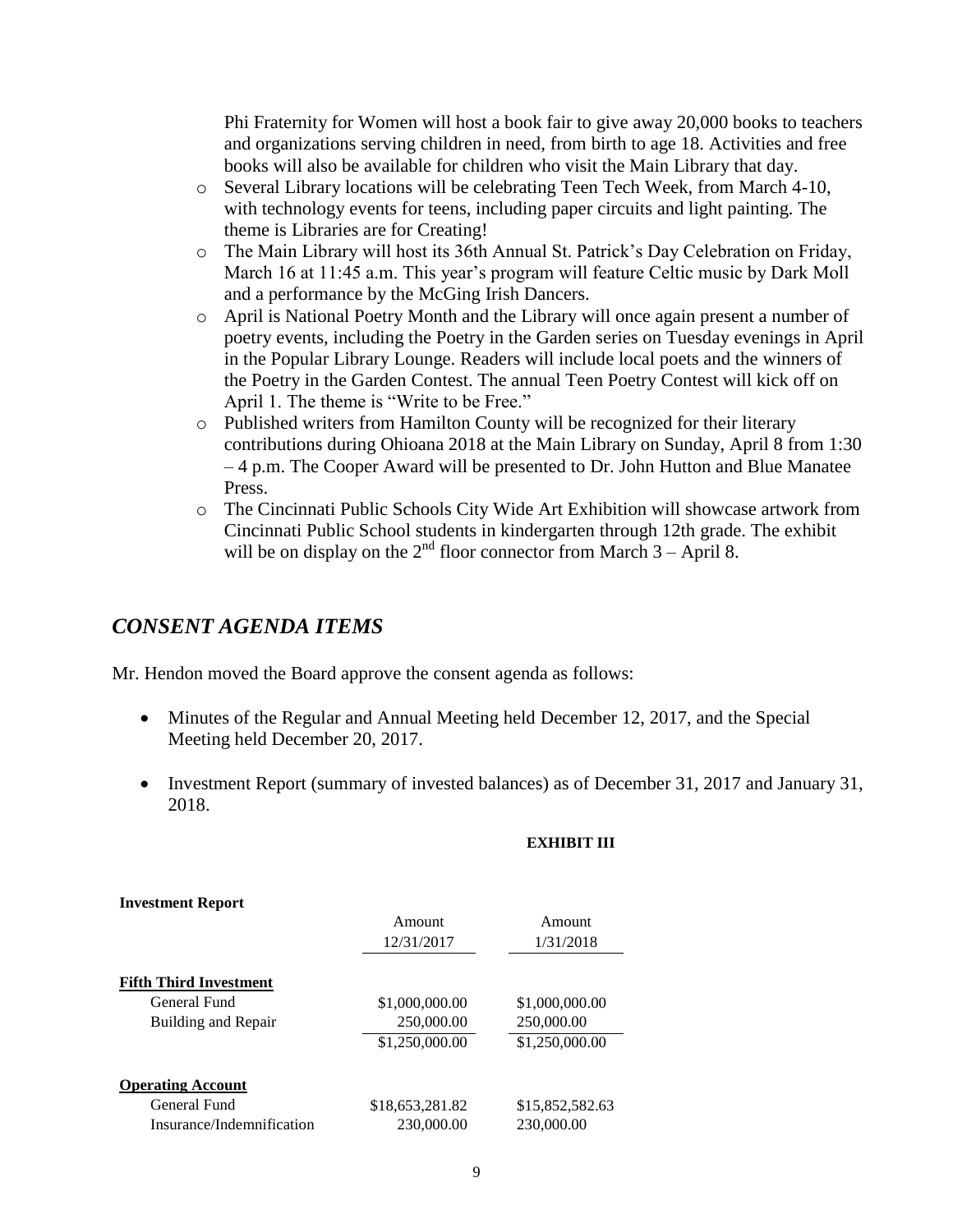| <b>GRAND TOTAL</b>                             | \$33,660,398.31 | \$30,716,040.69 |
|------------------------------------------------|-----------------|-----------------|
| <b>Permanent Trust Funds</b>                   | \$6,749,211.00  | \$6,749,211.00  |
| <b>Managed Investments (Trust</b> )<br>Funds): |                 |                 |
| <b>STAR Ohio</b><br><b>Building and Repair</b> | 1,063,888.53    | 1,065,081.02    |
|                                                | \$24,597,298.78 | \$21,651,748.67 |
| <b>Permanent Trust Funds</b>                   | 1,360,582.97    | 1,351,646.24    |
| Building and Repair                            | 3,947,258.04    | 3,758,200.45    |
| Special Revenue Funds                          | 406,175.95      | 459,319.35      |

- Monthly Financial Reports for the periods ending December 31, 2017 and January 31, 2018.
- Marketing Board Report December 2017 and January 2018
- Contributions, Gifts and Donations December 2017 and January 2018.

CONTRIBUTIONS, GIFTS, AND DONATIONS RECEIVED GREATER THAN \$1000 December 1, 2017 - January 31, 2018

| Various    | Friends of the Public Library               | <b>Support for Programs</b>           | 17,490.84 |
|------------|---------------------------------------------|---------------------------------------|-----------|
| 12/20/2017 | Thomas R. Schiff Foundation                 | Fotofocus Grant - 50%                 | 6,300.00  |
| 12/27/2017 | Edward A. Biedinger Trust                   | Support for Library                   | 5,500.00  |
| 12/27/2017 | <b>Avanelle Biedinger Trust</b>             | Support for Library                   | 5,500.00  |
| 1/10/2018  | <b>Hamilton County Genealogical Society</b> | Abell Fund                            | 2,290.00  |
| 12/27/2017 | Mariemont Pre-school                        | <b>Support for Mariemont Branch</b>   | 1,573.61  |
| 1/10/2018  | Jeremy S. Briggs                            | Support for the Green Township Branch | 1,000.00  |

Personnel Change Report reflects changes through January 27, 2018.

| <b>Personnel Change Report</b> |                             |                                   |            |                     |              |                       |  |  |
|--------------------------------|-----------------------------|-----------------------------------|------------|---------------------|--------------|-----------------------|--|--|
|                                |                             |                                   |            |                     |              |                       |  |  |
| <b>ACTION</b>                  | <b>AGENCY</b>               | <b>POSITION TITLE</b>             | <b>FTE</b> | <b>EMPLOYEE NAM</b> | <b>GRADE</b> | <b>EFFECTIVE DATE</b> |  |  |
|                                |                             |                                   |            |                     |              |                       |  |  |
| Appointment                    | <b>Circulation Services</b> | <b>Library Services Assistant</b> | 0.50       | Brinker, Krista M   |              | 01/14/2018            |  |  |
|                                |                             |                                   |            |                     |              |                       |  |  |
| Appointment                    | Maintenance                 | Maintenance Mechanic              | .00.       | Cain, Kevin W       |              | 12/31/2017            |  |  |
|                                | <b>Services</b>             | Entry Level                       |            |                     |              |                       |  |  |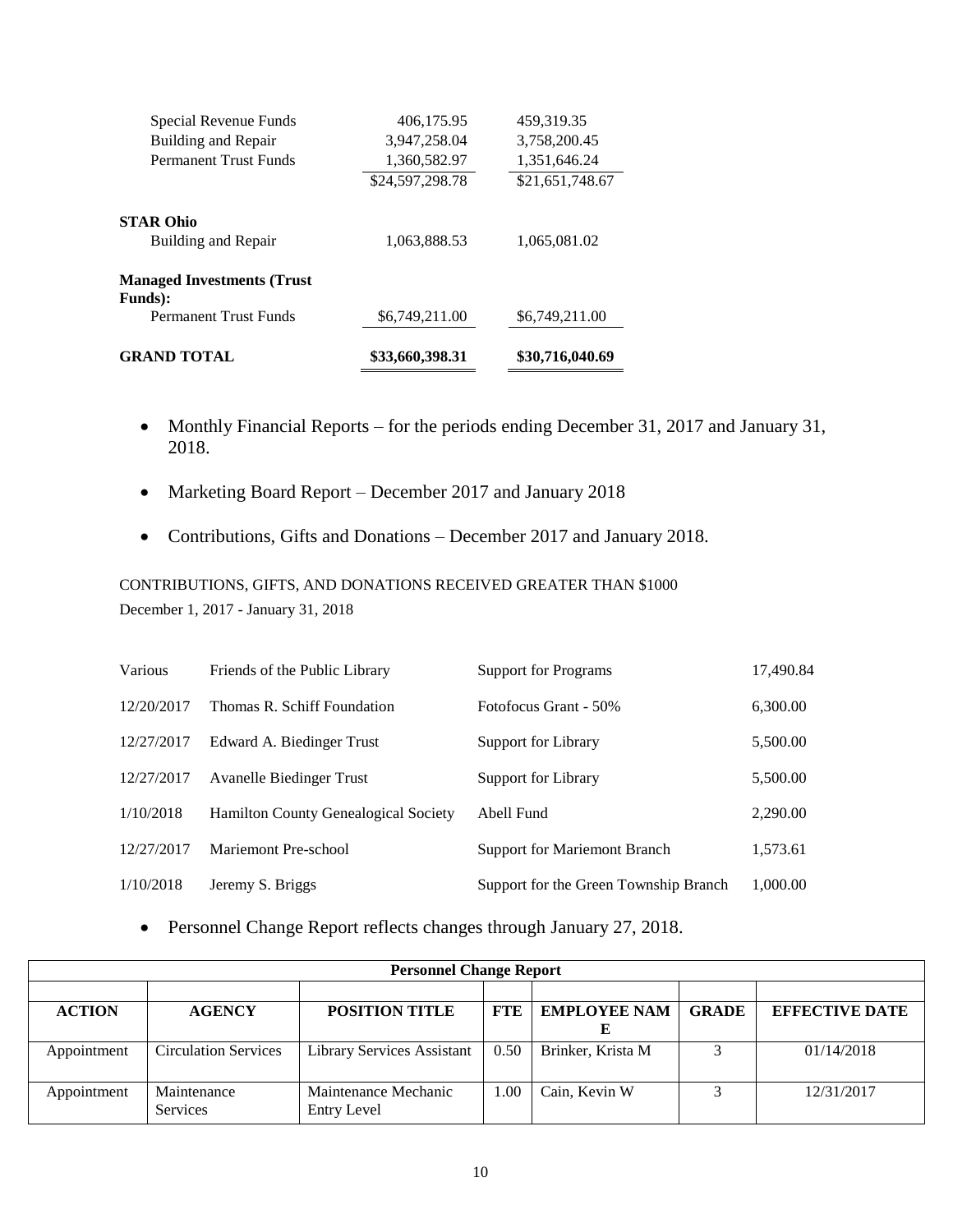| Appointment | Virtual Information<br>Center    | Library Services Assistant                                  | 0.60 | Clark, Eric C            | 3              | 12/31/2017 |
|-------------|----------------------------------|-------------------------------------------------------------|------|--------------------------|----------------|------------|
| Appointment | Development Office               | <b>Chief Development</b><br>Officer                         | 1.00 | Dennison, Staci N        | 14             | 12/03/2017 |
| Appointment | Pleasant Ridge<br><b>Branch</b>  | Library Services Assistant                                  | 0.50 | Ingram, Erin E           | 3              | 01/14/2018 |
| Appointment | Safety & Security<br>Services    | <b>Security Guard</b>                                       | 1.00 | Jackson, Teare G         | 5              | 01/14/2018 |
| Appointment | Marketing                        | Web Developer                                               | 1.00 | Jaspers, Benjamin<br>M   | 10             | 12/31/2017 |
| Appointment | <b>Forest Park Branch</b>        | Library Services Assistant                                  | 0.50 | Koehler, Lauren E        | 3              | 01/14/2018 |
| Appointment | <b>HVAC</b> Services             | <b>HVAC</b> Mechanic                                        | 1.00 | Koopman, James W         | $6\,$          | 12/03/2017 |
| Appointment | Harrison Branch                  | Library Services Assistant                                  | 0.50 | Lehrter, Linda J         | 3              | 01/14/2018 |
| Appointment | Price Hill Branch                | Homework Help Aide                                          | 0.30 | Maghathe, Noel B         | $\mathbf{1}$   | 12/03/2017 |
| Appointment | Symmes Township<br><b>Branch</b> | Shelver                                                     | 0.30 | Simmons, Rachelle        | $\mathbf{1}$   | 01/14/2018 |
| Appointment | Sorting & Materials<br>Retrieval | Sorter                                                      | 0.50 | Van Fleet, Jennifer<br>N | $\mathbf{1}$   | 01/14/2018 |
| Appointment | Programming<br><b>Services</b>   | Events & Programs<br>Assistant                              | 1.00 | Wiechert, Sarah E        | $\overline{4}$ | 01/14/2018 |
| Appointment | Sorting & Materials<br>Retrieval | Page                                                        | 0.50 | Winkeljohn,<br>Maxwell B | $\mathbf{1}$   | 12/03/2017 |
| Appointment | Norwood Branch                   | <b>Library Services Assistant</b>                           | 0.50 | Barber, Alexandra E      | 3              | 12/31/2017 |
| Appointment | <b>Circulation Services</b>      | Library Services Assistant                                  | 0.50 | McDaniel,<br>McKenzie T  | 3              | 01/14/2018 |
| Appointment | <b>Reading Branch</b>            | Senior Library Services<br>Assistant                        | 0.50 | Riley, Brian J           | $\overline{4}$ | 12/31/2017 |
| Appointment | <b>Bond Hill Branch</b>          | Library Services Assistant                                  | 0.50 | Sanders, Kayla           | 3              | 12/03/2017 |
| Change      | Cataloging &<br>Processing       | Line Assistant Physical<br>Processing                       | 1.00 | Blair, Kelly J           | $\overline{2}$ | 12/03/2017 |
| Change      | Education &<br>Homework Support  | <b>Education &amp; Homework</b><br><b>Support Assistant</b> |      | $1.00$ Kwa, Lois M       | 4              | 12/31/2017 |
| Change      | Symmes Township<br><b>Branch</b> | Library Services Assistant                                  | 0.60 | Winkler, Jennifer L      | $\overline{3}$ | 12/31/2017 |
| Change      | <b>Outreach Services</b>         | Reference Librarian                                         | 1.00 | Drew, Robert M           | $\overline{7}$ | 12/31/2017 |
| Change      | Pleasant Ridge<br><b>Branch</b>  | Mid Size Branch Manager                                     | 1.00 | Korn, Jennifer H         | $\overline{9}$ | 12/03/2017 |
| Change      | Strategy &<br>Technology         | Chief Strategy and<br>Technology Officer                    | 1.00 | Brehm-Heeger,<br>Paula C | 15             | 12/31/2017 |
| Change      | Children's Learning<br>Center    | Children's Learning<br><b>Center Manager</b>                | 1.00 | Rice, Theodore A         | 9              | 12/17/2017 |
| Change      | <b>Service Operations</b>        | <b>Regional Manager</b>                                     | 1.00 | Sample, Holbrook H       | 12             | 12/31/2017 |
| Change      | <b>Service Operations</b>        | <b>Regional Manager</b>                                     | 1.00 | Sferra, Maria A          | 12             | 12/31/2017 |
| Departure   | Forest Park Branch               | Library Services Assistant                                  | 0.50 | Williams, Karen J        | 3              | 12/30/2017 |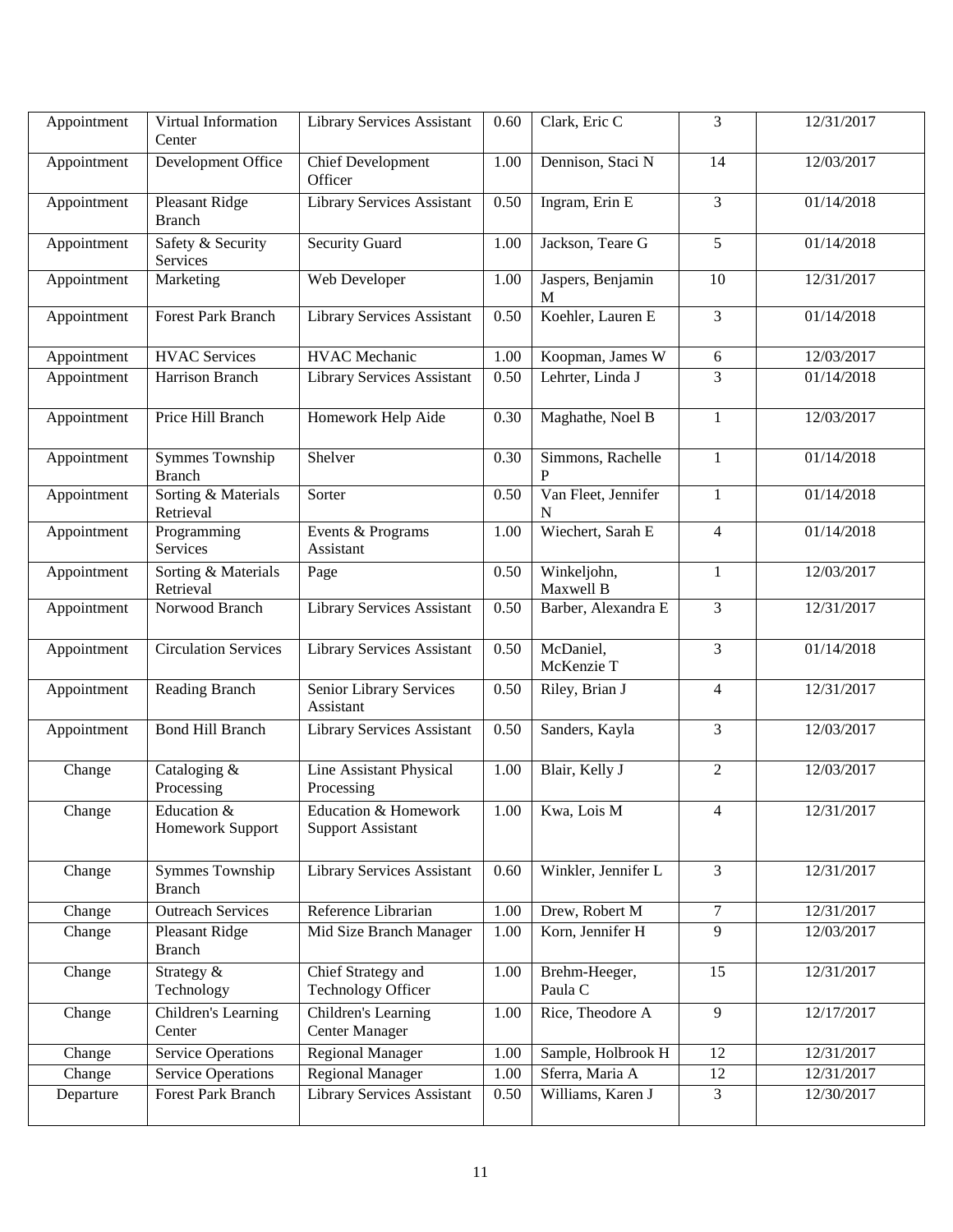| Departure           | Education &<br>Homework Support | Education & Homework<br><b>Support Assistant</b> | 1.00 | Eversole, Patricia K              | $\overline{4}$  | 12/29/2017 |
|---------------------|---------------------------------|--------------------------------------------------|------|-----------------------------------|-----------------|------------|
| Departure           | Pleasant Ridge<br><b>Branch</b> | Library Services Assistant                       | 0.50 | Finn, Beth M                      | 3               | 12/29/2017 |
| Departure           | Safety & Security<br>Services   | <b>Security Guard</b>                            | 1.00 | Freyhof, Robert M                 | 5               | 12/30/2017 |
| Departure           | Safety & Security<br>Services   | <b>Security Guard</b>                            | 1.00 | Cohn, Steven M                    | 5               | 12/30/2017 |
| Departure           | <b>Service Operations</b>       | <b>Chief Library Experience</b><br>Officer       | 1.00 | Edwards, Gregory A                | $\overline{15}$ | 12/29/2017 |
| Departure           | Sharonville Branch              | Senior Library Services<br>Assistant             | 1.00 | Nieman, Jill N                    | $\overline{4}$  | 12/08/2017 |
| Departure           | Covedale Branch                 | Shelver                                          | 0.30 | Quay, Patrick J                   | $\mathbf{1}$    | 01/04/2018 |
| Departure           | Hyde Park Branch                | <b>Library Services Assistant</b>                | 0.50 | Rigel, David N                    | 3               | 01/02/2018 |
| Departure           | Northside Branch                | Homework Help Aide                               | 0.30 | Kindle, Edward T                  | $\mathbf{1}$    | 12/21/2017 |
| Departure           | Greenhills Branch               | Senior Library Services<br>Assistant             | 1.00 | Mukuda, Julie S                   | $\overline{4}$  | 12/27/2017 |
| Departure           | <b>Clifton Branch</b>           | <b>Library Services Assistant</b>                | 0.50 | Atkinson, Mary E                  | 3               | 12/28/2017 |
| Departure           | Popular Library                 | Senior Library Services<br>Assistant             | 1.00 | Walker, Antuan L                  | $\overline{4}$  | 01/05/2018 |
| Departure           | <b>Circulation Services</b>     | Library Services Assistant                       | 0.50 | Groeschen, Regina<br>L            | 3               | 12/31/2017 |
| Departure           | Sharonville Branch              | Homework Help Aide                               | 0.30 | Osborn, Jodi L                    | 1               | 12/04/2017 |
| Departure           | Teenspot                        | Teen Librarian                                   | 1.00 | Thompson, Jami M                  | $\tau$          | 12/08/2017 |
| Departure           | <b>Circulation Services</b>     | <b>Library Services Assistant</b>                | 0.50 | Motley, Courtney M                | 3               | 12/08/2017 |
| Departure           | Delhi Township<br><b>Branch</b> | Library Services Assistant                       | 0.50 | Fluegeman, Mariele<br>Rose        | 3               | 01/20/2018 |
| Departure           | Madeira Branch                  | Shelver                                          | 0.30 | Middlebrooks, Erin<br>Blake       | $\mathbf{1}$    | 12/29/2017 |
| Departure           | Information &<br>Reference Dept | Shelver                                          | 0.50 | Hudson, Hannah J                  | 1               | 01/25/2018 |
| Departure           | Anderson Branch                 | Shelver                                          | 0.30 | Ratkey, Grace<br>Elizabeth        | $\mathbf{1}$    | 01/02/2018 |
| Promotion           | Marketing                       | Senior Web Developer                             | 1.00 | Becker, Joshua T                  | 11              | 01/14/2018 |
| Promotion           | <b>Circulation Services</b>     | Library Services Assistant                       | 0.60 | Day, Andrew J                     | $\overline{3}$  | 12/31/2017 |
| Promotion           | Marketing                       | Graphics/Video Specialist                        | 1.00 | Kroninger, Ashley<br>M            | $\overline{7}$  | 01/14/2018 |
| Promotion           | Maintenance<br>Services         | Maintenance Mechanic                             | 1.00 | Scholl, Donald W                  | $\overline{5}$  | 12/03/2017 |
| Promotion           | Marketing                       | Graphics/Video Specialist                        | 1.00 | Shakespeare, Simon<br>$\mathbf C$ | $\tau$          | 01/14/2018 |
| $12/3/17 - 1/27/18$ |                                 |                                                  |      |                                   |                 |            |